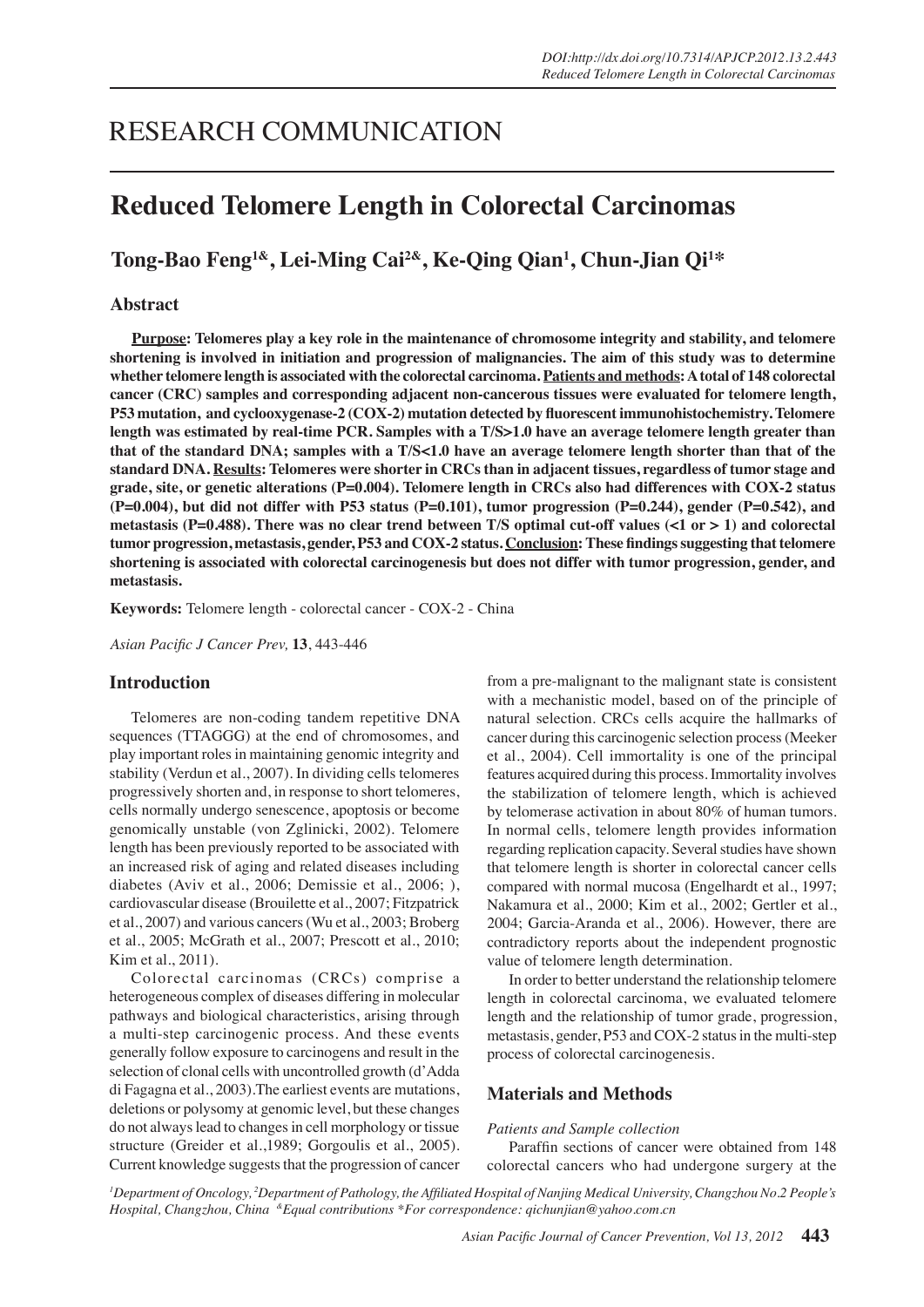#### *Tong-Bao Feng et al*

Affiliated Hospital of Nanjing Medical University, Changzhou No.2 People's Hospital, Changzhou, China, from November 2006 to March 2008. All samples were collected intraoperatively and immediately frozen and stored at -80°C until they were analysed. Specimens were examined and classified in the hospital's Department of Pathology. Tumors were staged according to the tumornode-metastases classification of the International Union against Cancer and according to their grade of cell differention.

#### *DNA Extraction from Paraffin*

 Genomic DNA was extracted from paraffin using the QIAamp DNA FFPE Tissue Kit (Qiagen, Chatsworth, CA ).We also detected the concentration and purity of DNA by eppendorf Bio-spectrophotometer. Subsequent standardization by drying down the genomic DNA and resuspending ensured accurate and uniform DNA concentrations.

## *Telomere length measurement by quantitative real-time PCR*

Telomere length was determined using real-time PCR (Cawthon, 2002; O'Callaghan et al.,2008)with minor modifications. Two PCRs were performed for each sample, one to determine the cycle threshold (Ct) value for telomere (T) amplification and the other to determine the Ct value for the amplification of a single-copy (S) control gene (the beta-globin, hbg). The primer sequences for telomere amplification were TEL-F 5'-CGGTTTGTTT GGGTTTGGGTTTGGGTTTGGGTTTGGGTT-3' and TEL-R 5'-GG CTTGCCTTACCCTTACCCTT ACCCT TACCCTTACCCT-3' (O'Callaghan et al., 2008) and those for hbg amplification were HBG-F 5'-CGGCGGC GGGCGGCGCGGGCTGGGCGGCTT CATCCA CGT TCACCTTG-3' and HBG-R 5'- GCCCGGC CCGCCGC GCCCGTCCCGCCGGAGGAGAAGTCTGCCGTT-3' (Richard M et al., 2009). The final concentrations of reagents in the PCR were 0.75×SYBR Green PCR Master Mix (Applied Biosystems, Made in UK) 10mM Tris–HCl pH8.3, 50mM KCl, 3mM MgCl2, 0.2mM each dNTP, 1mM DTT and 1M betaine (U.S. Biochemicals). Each25 ml reaction received 0.625U AmpliTaq Gold DNA polymerase (Applied Biosystems, Inc). For each PCR reaction the telomere primer pair TEL-F and TEL-R (final concentrations 900nM each), were combined with the beta-globin primer pair HBG-F and HBG-R (final concentrations 500nM each) in the master mix. Telomere and hbg sequences were amplified using the follow conditions: 95℃for 10 min to activate theAmpliTaq Gold DNApolymerase, and then 35 cycles each at 95℃ for 15s and 54℃ for 2 min for telomere; 32 cycles each at 95℃ for 15s and 62℃ for 30s for hbg. After thermal cycling and raw data collection were complete, IQ5 optical system software was used for analysis. As each experimental sample was assayed in triplicate, average T/S is expected to be proportional to the average telomere length per cell. Samples with a T/S>1.0 have an average telomere length greater than that of the standard DNA; samples with a T/ S<1.0 have an average telomere length shorter than that of the standard DNA. Mean Ct values were used to calculate



**Figure 1. Relative Telomere Lengths, Expression as T/S Values in Colorectal Carcinoma.** (A) the expression as T/S values, in colorectal carcinoma (T) and the adjacent tumors (N) P<0.05; (B) the median level of T/S values in non- metastasis and in metastasis was  $1.015$  (P $>0.05$ ); (C) the median level of T/S values in tumor stage II and in tumor stage III  $(P>0.05)$ ; (D) the median level of T/S values in tumor stage II and in tumor stage III ,respectively tumors and adjacent non-cancerous tissues (P<0.05)

the relative telomere length using the telomere/ single copy-gene ratio (T/S) according to the formula:  $\Delta C t_{sample}$  $= Ct_{\text{tolomere}}$ -  $Ct_{\text{control}}$ ,  $\Delta \Delta Ct = \Delta Ct_{\text{sample}}$ - $\Delta Ct_{\text{reference curve}}$  (where  $\Delta C t_{\text{reference curve}} = C t_{\text{tolmer mean}} - C t_{\text{control mean}}$ .

#### *Statistical analysis*

Comparisons of telomere length in colorectal carcinoma and adjacent tissues according to gender, tumor stage and grade, metastasis, P53 and COX-2 status were performed using the Kruskal-Wallis test, the Mann-Whitney U-test, Student's t-test and the X2 test, as appropritate.. Results were reported with their 95% confidence intervals (CI). Multiple linear regression analyses were used to determine the adjusted association of telomere length with tumor stage and grade, metastasis, P53 and COX-2 status. All P-values were two-sided, and P-value of <0.05 was considered significant. Statistical analyses were performed using SPSS 13.0 software.

## **Results**

#### *Telomere length in the colorectal carcinomas*

In 26 tumor samples and the corresponding adjacent non-cancerous tissues, telomere length was determined by real-time PCR. Overall, the median level of T/S values in colorectal carcinoma was 0.967 (interquartile range (IQR), 0.662-1.298) lower than that estimated in adjacent carcinoma. (median1.123, (0.808-1.724); P<0.004) (Figure 1A). And in 100 colorectal carcinoma samples, including 55 tumor samples were non- metastasis and 45 tumor samples were metastasis. Overall, the median level of T/S values in non- metastasis was 1.048 (IQR, 0.698-1.925) had no differences with the median level of T/S values in metastasis (median 1.015, (0.747-1.828); P=0.488) (Figure1B). We also found that there were no differences between the median level of T/S values in tumor stage II (median 0.936, (0.735-1.922); N=38) and the tumor stage III (median1.027, (0.781-1.479); N=26; P=0.244) (Figure 1C). Telomere lengths were shorter in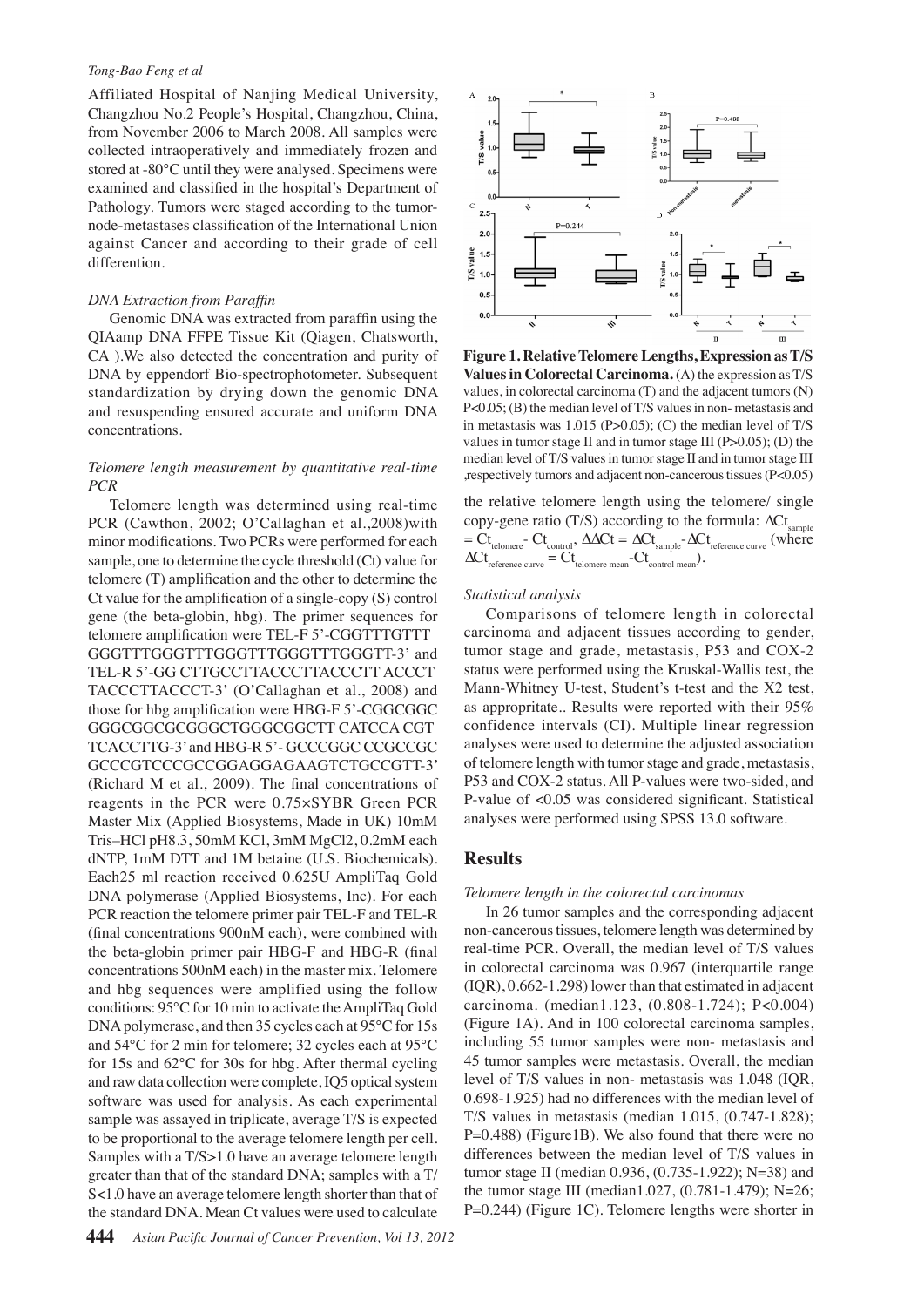*DOI:http://dx.doi.org/10.7314/APJCP.2012.13.2.443 Reduced Telomere Length in Colorectal Carcinomas*



**Figure 2. Relative Telomere Lengths, Expression as T/S Values in COX-2 Status.** (A) The median level of T/S values in tumor COX-2 positive was 1.003 and T/S values in tumor COX-2 negative was 1.260 (P<0.05); (B) The median level of T/S values in non- metastasis and in metastasis for COX-2 positive expression (P<0.05); (C) the median level of T/S values in tumor stage II and in tumor stage III for COX-2 positive expression (P>0.05)

cancers than in adjacent non-cancerous for tumor stage II and stage III (P<0.05) (Figure 1D). The median was 1.101  $(0.807-1.384)$ ; VS  $0.952$   $(0.698-1.267)$ ; N=12; P=0.006) and 1.187 (0.950-1.925); VS 0.900 (0.831-1.053); N=6; P=0.037) for stage II and stage III, respectively tumors and adjacent non-cancerous tissues.

#### *Telomere length in tumor COX-2 status*

Cyclooxygenase-2 (COX-2) is expressed early in colon carcinogenesis and is known to play a crucial role in the progress of colorectal carcinomas. Here we showed the telomere length in COX-2 negative and positive of tumors. In 41 colorectal carcinoma samples, telomere length was determined by real-time PCR, including 37 tumor samples were COX-2 positive and 4 tumor samples were COX-2 negative. Totally, the median level of T/S values in COX-2 positive was 1.003 (IQR, 0.728-1.352) lower than that estimated in COX-2 negative (the median 1.260,  $(0.926-1.600)$ ; P=0.004) (Figure 2A). As the same, we also investigated the relationship between the telomere length and P53 expression pattern in colorectal cancers, we found that there was no difference in P53 positive expression and P53 negative expression (P>0.05 data were not shown). In COX-2 positive colon carcinogenesis, we detected the telomere length in metastasis and grades. We found that the median level of T/S values in non- metastasis was 1.041 (IQR, 0.728-1.352, N=18) and in metastasis was 0.980 (IQR, 0.785-1.407, N=16; P=0.025) (Figure 2B), and the median level of T/S values in stage II was 0.992 (IQR, 0.728-1.137, N=20) and in stage III was 1.024 (0.785-1.407, N=8; P=0.632) (Figure 2C).

#### *Telomere length in patient's characteristics*

Patient factors and telomere length were analysed using the Kruskal-Wallis test, the Mann-Whitney U-test, Student's t-test and the  $X^2$  test, as appropritate. We detected telomere length between patient's gender, survival or surgery. In 45 colorectal carcinoma samples, telomere length was determined by real-time PCR, containing 27



25.0 in patient's survival. The median level of T/S values in survival 50.0 75.0 **Figure 3. Relative Telomere Lengths, Expression as T/S Values in Patient Factors.** (A) Telomere length in patient's gender. The median level of T/S values in male was 1.013 and the T/S values in females was 1.0524 (P>0.05); (B) Telomere length was 1.022 and the T/S values in death was  $0.945$  (P $>0.05$ ); (C) Telomere length in patient who had undergone surgery or not treated. The median level of T/S values in treated was 1.126 and the T/S values in untreated was 1.063 (P>0.05)

**Table 1. The Relationship Between the T/S Values 3 and Tumor Characteristics**

|                  |            | Number T <s< th=""><th></th><th>T &gt; S</th><th></th></s<> |    | T > S |       |
|------------------|------------|-------------------------------------------------------------|----|-------|-------|
| Histopath        | Non-meta   | 55                                                          | 26 | 29    | 0.702 |
|                  | Metastasis | 45                                                          | 23 | 22    |       |
| P <sub>53</sub>  | Negative   | 18                                                          |    | 11    | 0.904 |
|                  | Positive   | 32                                                          | 13 | 19    |       |
| COX <sub>2</sub> | Negative   | 4                                                           |    | 3     | 0.368 |
|                  | Positive   | 37                                                          | 18 | 19    |       |
| Differention II  |            | 38                                                          | 16 | 22    | 0.661 |
|                  | Ш          | 26                                                          | 15 | 11    |       |

tumor samples were males and 18 cancer samples were females. We found there were no differences in patient's gender. The median level of T/S values in male was 1.013 (IQR, 0.729-1.447) and the T/S values in females was 1.0524 (IQR, 0.787-1.624, P=0.548) (Figure 3A), as the same results were found that no differences between patient's survival (median 1.022, (0.724-1.526); N=24) or death ((median 0.945, (0.753-1.528); N=21; P=0.298) (Figure 3B) and treatment (median 1.126, (0.758-1.907); N=24) or untreated ((median 1.063, (0.756-1.812); N=21; P=0.503) (Figure 3C).

## *Relationship between the T/S values and tumor characteristics*

 The classification and regression tree technique was used to determine optimal cut-off values  $(\leq 1 \text{ or } > 1)$ . Telomere length measurement using real-time PCR is rapid and simple and analysis of multiple samples can be performed in a short space of time. Average T/S is expected to be proportional to the average telomere length per cell. Samples with a T/S>1.0 have an average telomere length greater than that of the standard DNA; samples with a T/S<1.0 have an average telomere length shorter than that of the standard DNA. We detected the relationship between the value of T/S and tumor characteristics. We found the value of T/S did not significantly differ with tumor stages. The value of  $T/S < 1$  was 16 (N=38) in tumor stage II, and the value of T/S<1 was 15 (N=28, P>0.05)

0